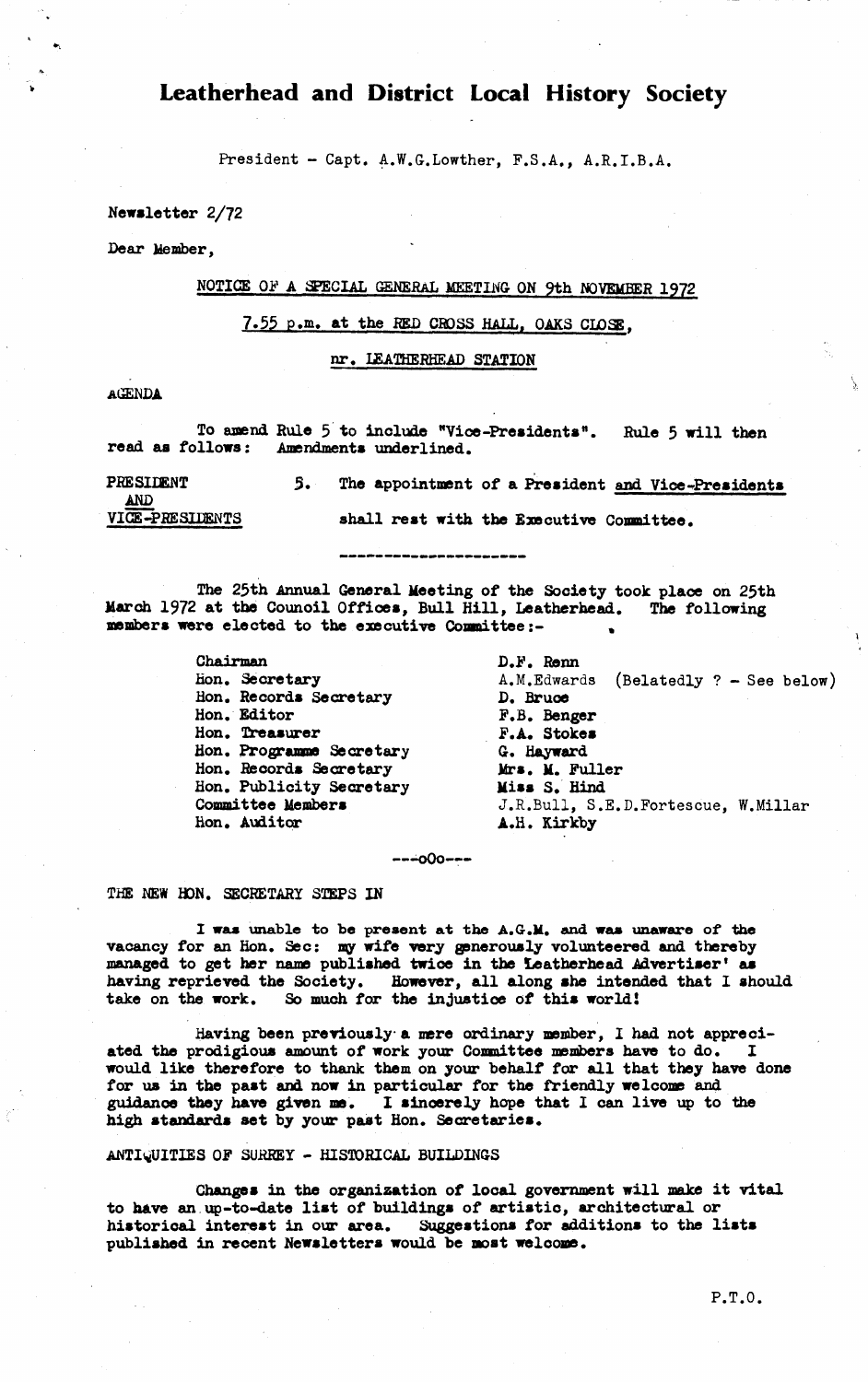## **NOTES FOR BUDDING ARCHAEOLOGISTS**

### **EXCAVATIONS AT ANSTIEBURI CAMP**

**Anstiebury lies 3 miles south of Dorking on the road to Leith Hill. It will be excavated by the Surrey Archaeological Society from 10th July to 5th August. Those wishing to help should write to Mr. F.H. Thompson, Society of Antiquaries of London, Burlington House, Picoadilly, London, V.l.**

# PREPARATION FOR DIGS ON OUR PART OF THE M.25 ROUTE

**About 55 names have now been listed of those who wish to help in some way with the operations involved, such as field walking, surveying, noting monuments, checking references, digging and making tea. Any more volunteers should write to me. Blease note that we still urgently need a volunteer to co-ordinate the work. It is hoped that not all the 55 volunteers are prospective tea-makers!**

# **A CHANCE FOR GAINING EXPERIENCE ON ANOTHER PART OF THE M.25**

**A site at Muckhatch Farm, Thorpe (near Chertsey) is being excavated in the evenings and at weekends. Volunteers should telephone Mr. Shenton (Walton on Thames 24.396). The site is adjacent to the M.25 route but work is urgent as gravel is being removed now. A "ring ditch" has been located with pottery but it is not yet certain whether it is Iron Age or Bronze Age.**

### **SKEIETONS GALORE**

**Being in Canterbury recently I visited the Chairman (Frank Jenkins)** of the Local Archaeological Society at this site near St. Augustine's Abbey **and was made most welcome. I looked for him first in the wrong ditch, belonging to the Dept, of Environment, and saw a beautiful pair of legs. Skeleton legs unfortunately. Skeletons are everywhere and are holding up the real work of finding a Roman approach road.**

# **DETAILS OF THE REMAINING PROGRAMME FROM JULY 1972**

#### **MONDAY 3rd JULY to SUNDAY 9th JULY**

«

**Surrey Naturalists' Trust's Ranmore Mature Trail. Continuous Performance, but if you prefer to go with a Society group, this will meet at £.45 p.m. on Saturday, 8th July, in the car park at the west end of Ranmore Cosnon. The Common includes the Harrow #ay once tramped by Druids and victorious Roman soldiers. In 1780 the Common was a military camp** *for* **troops held in reserve during the Gordon "No Popery" Riots.**

### **SATURDAY 22nd JULY**

**Coach trip to Weald and Downland Open Air Museum, leaving Leatherhead at 2 p.m. Museum is at Singleton approximately 6 miles north of Chichester. Reconstructed ancient wooden buildings.**

# **SATURDAY 19th AUGUST**

**A walk in the historical part of Fetcham. Rendezvous with Mr. J.G.W.** Lewarne in the Fetcham Parish Church drive at 2.45 p.m.

### **SATURDAY 16th SEPTEMBER**

**Coach trip to historical Portsmouth leaving Leatherhead at 9.00 a.m. The Portsmouth Historical Association has kindly offered to provide guides.**